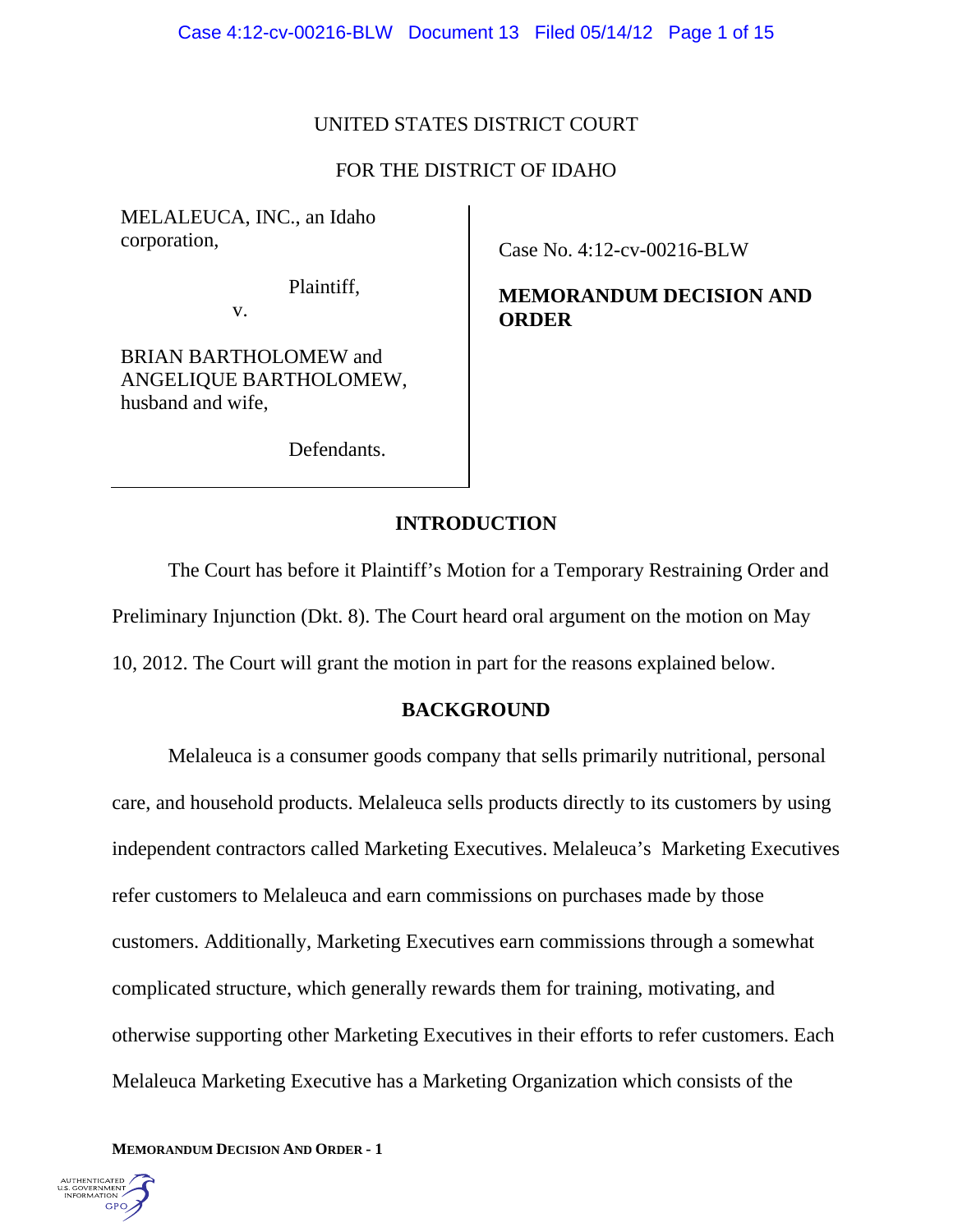#### Case 4:12-cv-00216-BLW Document 13 Filed 05/14/12 Page 2 of 15

customers referred by that Marketing Executive and the other Marketing Executives he or she supports, plus the customers and Marketing Executives referred or supported by those Marketing Executives, and so on.

 When Marketing Executives join Melaleuca, they sign what is called an Independent Marketing Executive Agreement with Melaleuca. In this case, Defendants Angelique Bartholomew and Brian Bartholomew each signed an agreement on November 10, 2005 when they first joined Melaleuca as Marketing Executives. *LaClare Decl.*, Ex. A (Dkt. 8-4). The signature line of that agreement indicates that the Marketing Executive agrees to the terms on the front and back of the agreement. The back side of the agreement is titled Terms and Conditions. Section 9 of the Terms and Conditions reads: "I have carefully reviewed the Melaleuca Compensation Plan and Statement of Policies and acknowledge that they are incorporated as part of this Agreement in their present form and as modified from time to time by Melaleuca at its sole discretion." *Id*. A copy of the Melaleuca Compensation Plan and Statement of Policies in effect at the time the Bartholomews signed their agreement in 2005 is not attached to the agreement, nor was it provided to the Court.

 On November 30, 2007, Angelique Bartholomew signed a second agreement, which incorporated an amended version of the Statement of Policies. *Second LaClare Decl.*, Exs. D & E (Dkt. 11-2). On December 11, 2011, Angelique Bartholomew signed a third agreement, which incorporated the current version of Melaleuca's Statement of Policies. *Second LaClare Decl.*, Ex. F (Dkt. 11-2). Policy 20 of the current Statement of Policies, which is set forth in its entirety here, states,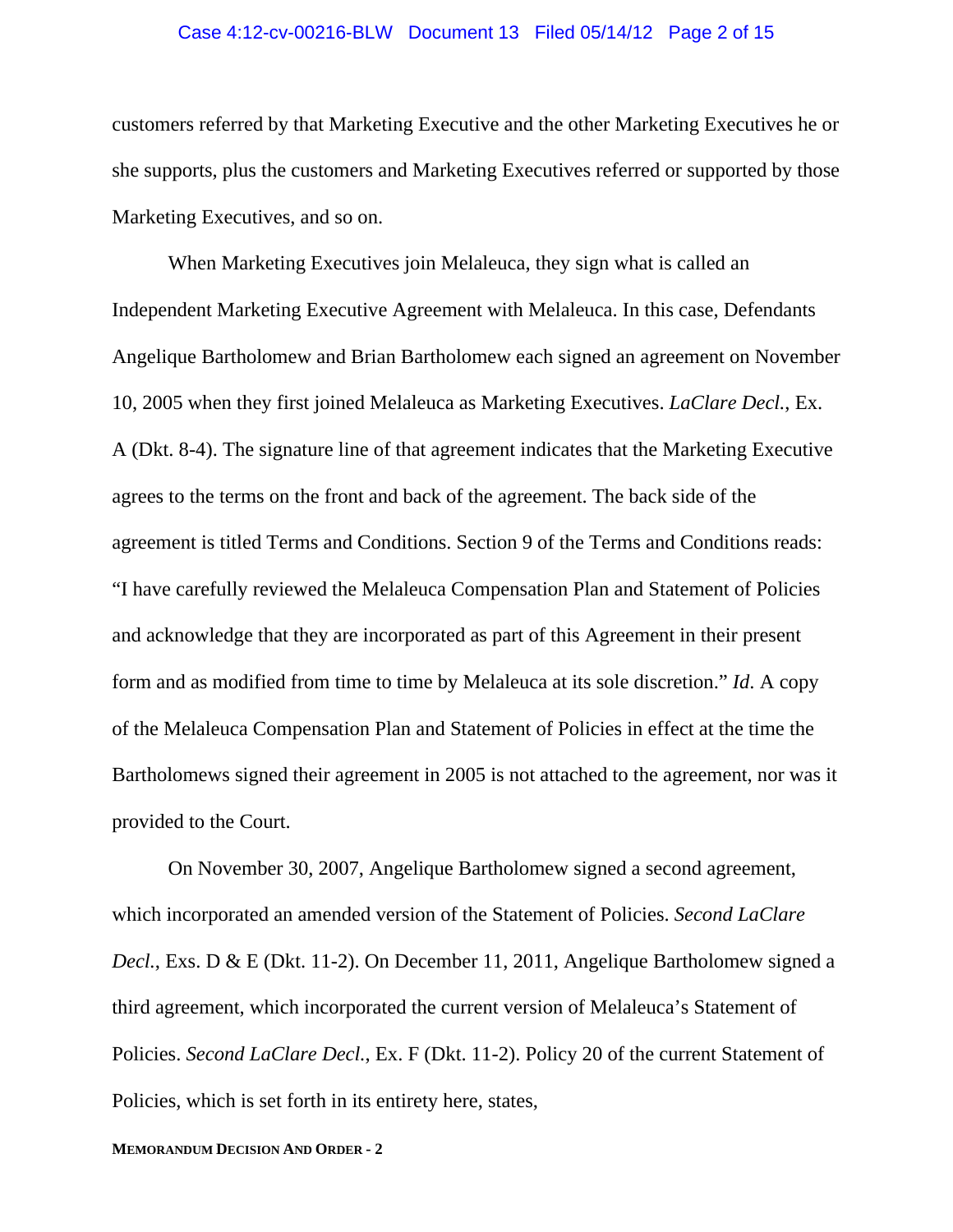## **20 Non-Solicitation and Conflicts of Interest**

 Marketing Executives are independent contractors and may be active in other business ventures while they are Marketing Executives for Melaleuca. However, to qualify for compensation under Melaleuca's Compensation Plan, Marketing Executives have the ongoing responsibility to service, supervise, motivate, train and assist the Marketing Executives in their Marketing Organization. They also have the responsibility to promote Melaleuca products and the Melaleuca income opportunity. Melaleuca and its Marketing Executives have made a great investment in the establishment of organizations consisting of Customers and Marketing Executives. This constitutes one of Melaleuca's most valuable assets. Melaleuca reserves the right to cease paying compensation to any Marketing Executive who recruits any Melaleuca Customer or Marketing Executive to participate in another business venture. In order to protect the efforts of all Marketing Executives in building and maintaining their individual Marketing Organizations and Customer bases, and in order to protect Melaleuca's interest in the overall Customer base, Marketing Executives and all members of their Immediate Household are required to abide by the following policies:

- (a) Non-Solicitation of Melaleuca Customers and Marketing Executives:
	- (i) During the period that their Independent Marketing Executive Agreements are in force Marketing Executives and all members of their Immediate Household are prohibited from directly, indirectly or through a third party recruiting any Melaleuca Customers or Marketing Executives to participate in any other business venture
	- (ii) For a period of twelve months after cancellation or termination for any reason of a Marketing Executive's Independent Marketing Executive Agreement, the Marketing Executive and all members of his or her Immediate Household are prohibited from directly, indirectly or through a third party recruiting to participate in any other business venture any Melaleuca Customers or Marketing Executives:
		- (1) who were in the Marketing Executive's Marketing Organization or Support Team at any time during the term of his or her association with Melaleuca;
		- (2) with whom the Marketing Executive had contact during the term of his or her association with Melaleuca;
		- (3) whose contact information (name, address, phone number or email address, etc.) the Marketing Executive or members of his or her Immediate Household has obtained at any time during the term of his or her association with Melaleuca; or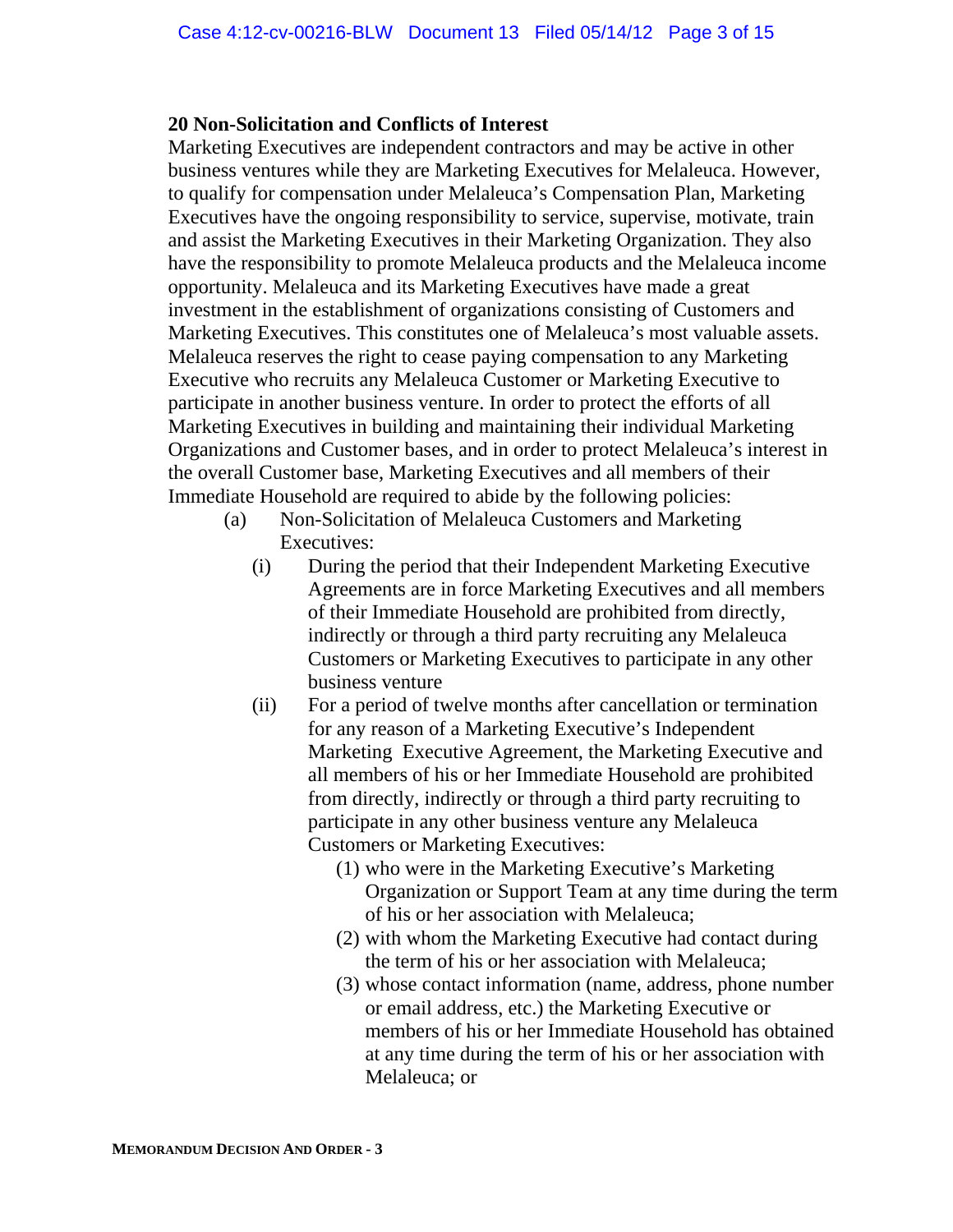(4) whose contact information (name, address, phone number or email address, etc.) the Marketing Executive or members of his or her Immediate Household obtained at any time from another person who obtained the information because of any other person's association with Melaleuca.

The prohibitions under clauses (a)(i) and (ii) above include but are not limited to, presenting or assisting in the presentation of other business ventures to any Melaleuca Customer or Marketing Executive or implicitly or explicitly encouraging any Melaleuca Customer or Marketing Executive to join any other business ventures. It is a violation of this policy to recruit a Melaleuca Customer or Marketing Executive to participate in another business venture even if the Marketing Executive does not know that the prospect is also a Melaleuca Customer or Marketing Executive. It is the Marketing Executive's responsibility to first determine whether the prospect is a Melaleuca Customer or Marketing Executive before recruiting the prospect to participate in another business venture. (Please refer specifically co the definition of "recruit" in the Definitions of Terms at the end of these Policies.)

- (b) During the period that their Independent Marketing Executive Agreements are in force, and for a period of twelve months after the cancellation or termination thereof for any reason, Marketing Executives and all members of their Immediate Household are further prohibited from the following:
	- (i) Producing any literature, tapes or promotional material of any nature (including but not limited to websites and emails) which is used by the Marketing Executive or any third person to recruit Melaleuca Customers or Marketing Executives to participate in another business venture;
	- (ii) Selling. offering to sell or promoting any competing products or services to Melaleuca Customers;
	- (iii) Offering any non-Melaleuca products, services or business ventures in conjunction with the offering of Melaleuca products, services or income opportunity or at any Melaleuca meeting. seminar, launch, convention, or other Melaleuca function.

(c)(i)Violation of any provision of this Policy 20 constitutes a Marketing Executive's voluntary resignation and cancellation of his/her Independent Marketing Executive Agreement, effective as of the date of the violation, and the forfeiture by the Marketing Executive of all commissions or bonuses payable for and after the calendar month in which the violation occurred.

(ii)If Melaleuca pays any bonuses or commissions to the Marketing Executive after the date of the violation, all bonuses and commissions for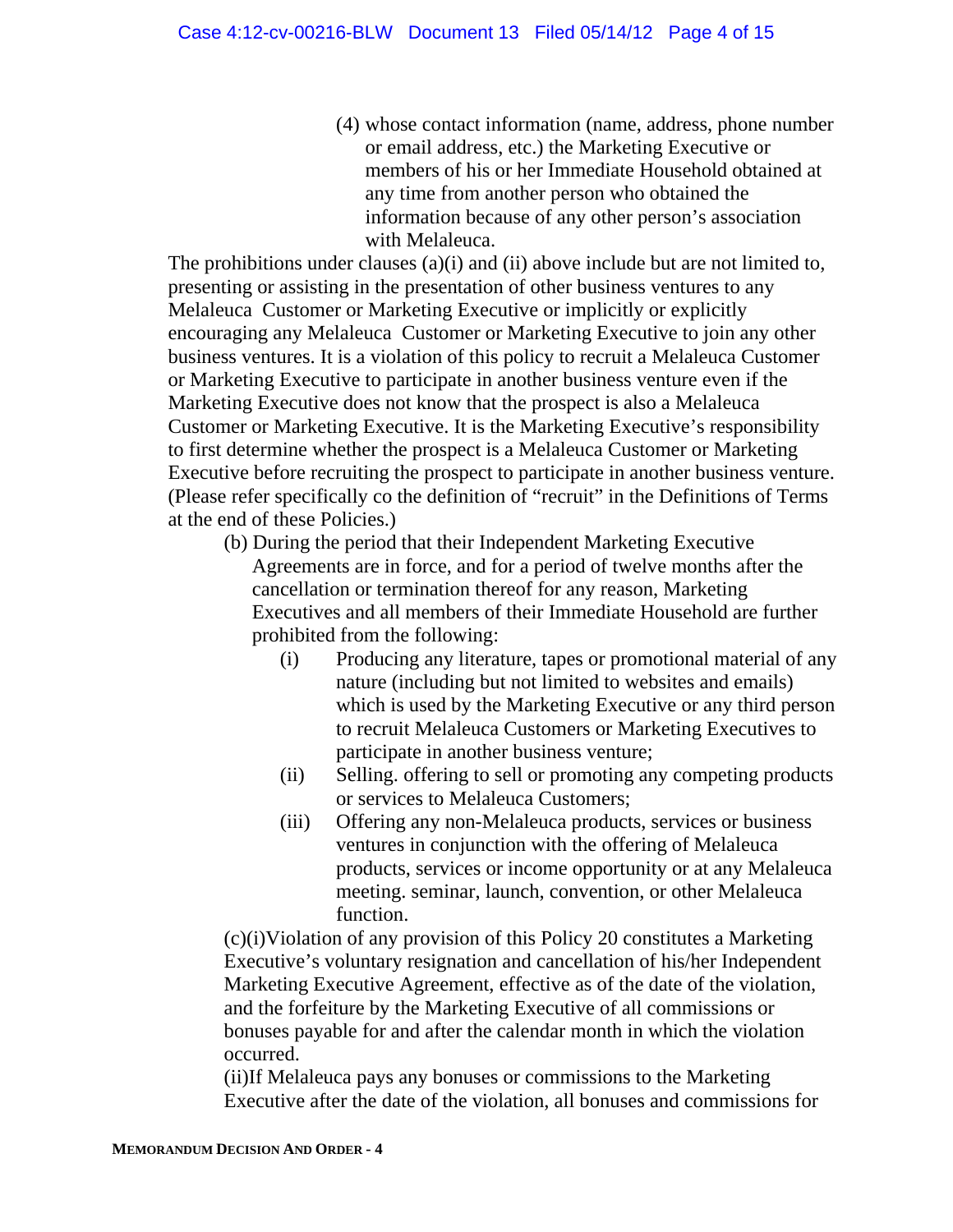and after the calendar month in which the violation occurred shall be refunded to Melaleuca.

(iii)Melaleuca may seek and obtain from the violating Marketing Executive both injunctive relief and damages for violations of this Policy 20. Melaleuca, may, at its option, elect to enforce this Policy by lawsuit in a court of competent jurisdiction in Idaho rather than by arbitration. (iv)In addition to being entitled to a refund of bonuses and commissions and to damages as described above, in the event a person or entity violates this Policy 20, Melaleuca and any Marketing Executive that experiences an adverse financial impact as a result of such person or entity's violation of this Policy 20 shall be entitled to an accounting and repayment of all profits, compensation, commissions, remunerations or other benefits which the person or entity directly or indirectly receives and/or may receive as a result of, growing out of, or in connection with any violation of this Policy. Such remedy shall be in addition to and not in limitation of any damages, or injunctive relief or other rights or remedies to which Melaleuca is or may be entitled at law or in equity.

 (d) Violations of this Policy 20 are especially detrimental to the growth and sales of other Marketing Executives' Independent Melaleuca Businesses and to Melaleuca's business. Consequently, Marketing Executives who have knowledge that any Marketing Executive has violated this Policy must immediately report that information to Melaleuca's Policy Administration Department. The failure of a Marketing Executive to report such information to Melaleuca will also constitute a violation of this Policy. The names of those reporting violations of this Policy 20 will be held in confidence.

*LaClare Decl.*, Ex. B (Dkt. 8-4).

The endorsement line on the back of checks Melaleuca used to pay Ms.

Bartholomew, including one as recent as March 2012, states that "[b]y endorsing,

depositing or cashing this check I affirm that I am currently in compliance with, and

reaffirm and agree to be bound by and to comply with, all terms and conditions of my

Independent Marketing Executive Agreement and Melaleuca's Policies, as amended from

time to time." *Second LaClare Decl.*, Ex. G (Dkt. 11-3).

The Bartholomews recently (less than 12 months ago) left Melaleuca and

apparently joined another multi-level marketing company called Independent Energy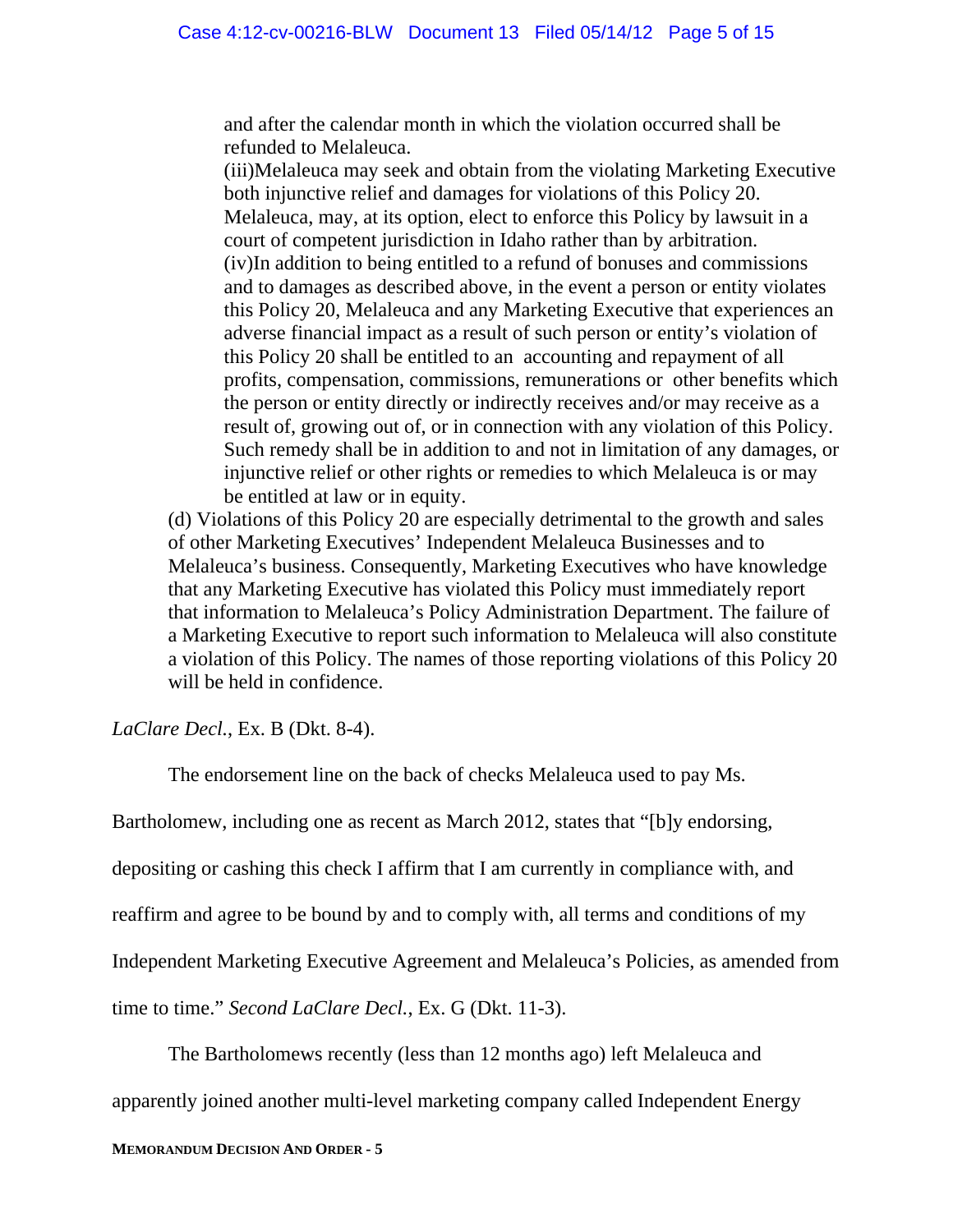Alliance ("IEA"). Melaleuca claims that the Bartholomews have breached Policy 20 by soliciting other Melaleuca Marketing Executives to join IEA. There is evidence that Ms. Bartholomew has attempted to recruit at least one Melaleuca Marketing Executive whom she met while she was a Marketing Executive. *LaClare Decl.*, Ex. C, *Latwanas Affidavit* (Dkt. 8-4).

Melaleuca asks the Court to enjoin the Bartholomews from "recruiting Melaleuca Marketing Executives and/or Customers in violation of Policy 20 of Melaleuca's Statement of Policies or assisting or aiding other current and former Melaleuca Marketing Executives or any corporation or other entity with which they are associated, or their officers, agents, employees, servants, and/or anyone acting in concert or participating with them, in encouraging or inducing other Melaleuca Marketing Executives in violating their IMEAs." *Pf's Opening Brief*, p. 17 (Dkt. 8-1).

### **LEGAL STANDARD**

 A plaintiff seeking a preliminary injunction must establish that: 1) it is likely to succeed on the merits; 2) it is likely to suffer irreparable harm in the absence of preliminary relief; 3) the balance of equities tips in its favor; and 4) an injunction is in the public interest. *Reed v. Town of Gilbert, Ariz.*, 587 F.3d 966, 973-74 (9th Cir. 2009) (citing *Winter v. Natural Resources Defense Council, Inc.*, 555 U.S. 7 (2008). A preliminary injunction is "an extraordinary remedy never awarded as of right." Id. at 376. In each case, courts "must balance the competing claims of injury and must consider the effect on each party of the granting or withholding of the requested relief." *Id.*

## **ANALYSIS**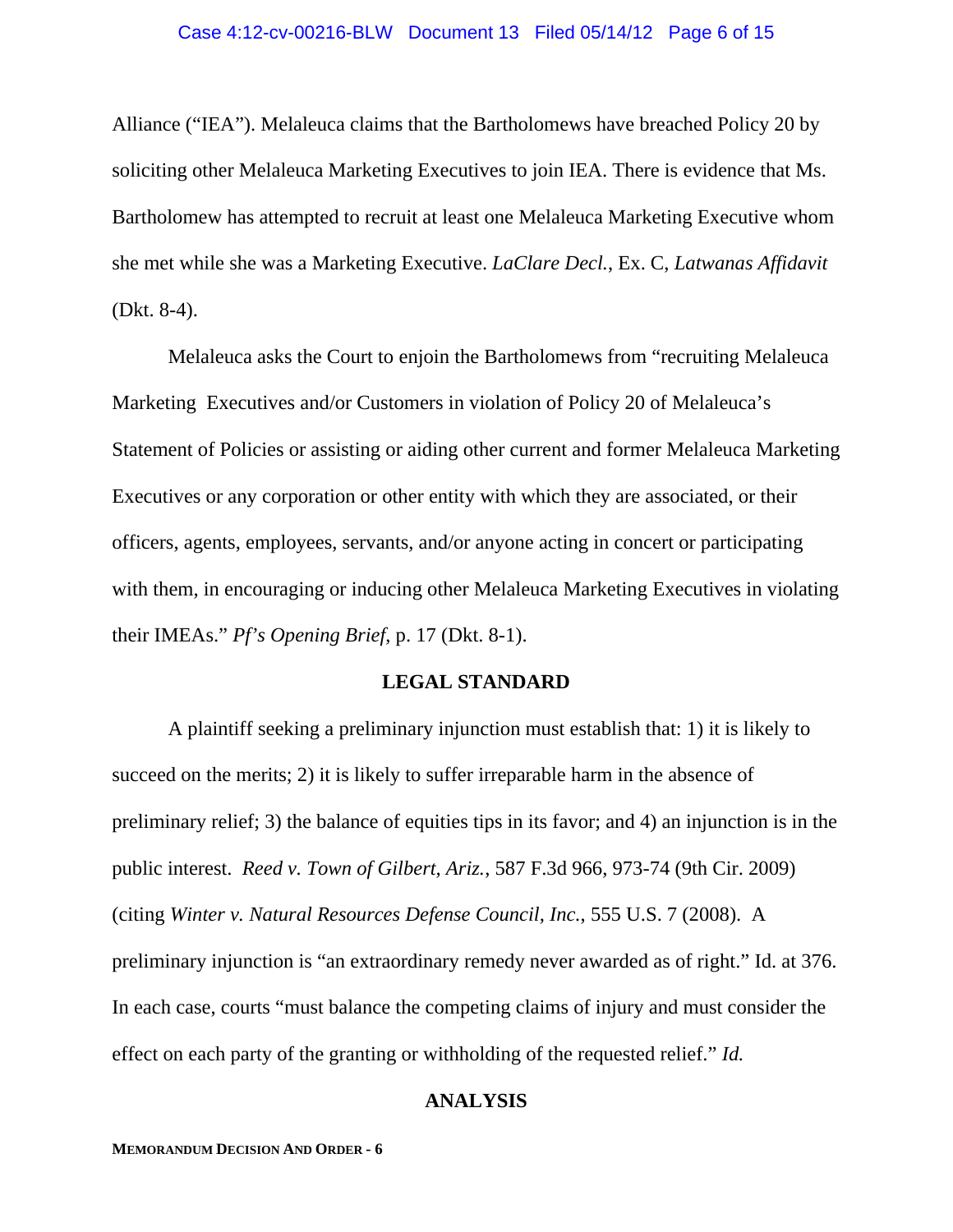### **A. Likelihood of Success on the Merits**

 Melaleuca asserts a claim for breach of contract against the Bartholomews. Specifically, Melaleuca asserts that the Bartholomews violated the non-solicitation agreement outlined in Policy 20 of the Statement of Policies, which is generally incorporated by reference into Independent Marketing Executive Agreements signed by Melaleuca Marketing Executives.

 In Idaho, like many other states, "[r]estrictive covenants not to compete in an employment contract, though enforceable, are disfavored and will be strictly construed against the employer." *Freiburger v. J-U-B Engineers, Inc.*, 111 P.3d 100, 104 (Idaho 2005). In order to be enforceable, the covenant "must be ancillary to a lawful contract supported by adequate consideration, and consistent with public policy." *Id*. In addition, it "must be reasonable as applied to the employer, the employee, and the public." *Id*.

Idaho also has a statute regarding restricting covenants and other similar agreements. It states that an independent contractor may enter into a written agreement or covenant that protects the employer's legitimate business interests and prohibits a key independent contractor from engaging in employment or a line of business that is in direct competition with the employer's business after termination of employment. I.C. § 44-2701. The agreement or covenant is enforceable if it "is reasonable as to its duration, geographical area, type of employment or line of business, and does not impose a greater restraint than is reasonably necessary to protect the employer's legitimate business interests."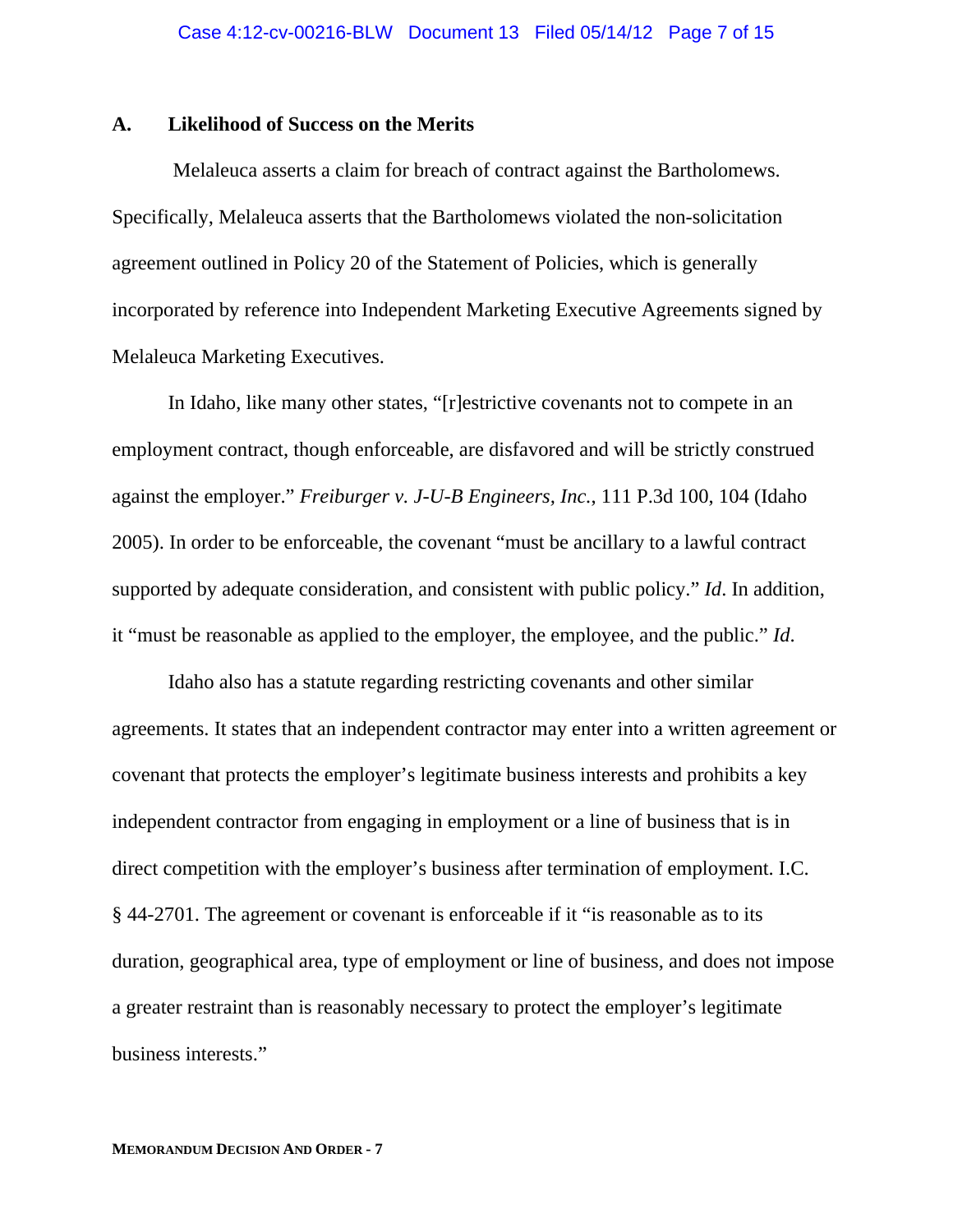#### Case 4:12-cv-00216-BLW Document 13 Filed 05/14/12 Page 8 of 15

Policy 20, which is entitled Non-Solicitation and Conflicts of Interest, may not fall within the technical definition of a non-compete agreement. However, it is similar enough to a non-compete agreement that it is appropriate to apply the same legal standard for determining its enforceability. At the very least, the non-solicitation policy needs to meet a reasonableness standard like the one applied to non-compete agreements or the one found in the Idaho statute governing restrictive covenants. Thus, the non-solicitation agreement is only enforceable to the extent it is reasonable in duration, geographical area, type of employment or line of business, and does not impose a greater restraint than is reasonably necessary to protect the employer's legitimate business interests.

Policy 20 does not appear to meet this standard. As outlined above in its entirety, Policy 20 is a very expansive provision. During the period their agreements are in force, it prohibits the Marketing Executives and all members of their Immediate Household<sup>1</sup> from directly, indirectly or through a third party recruiting any Melaleuca Customers<sup>2</sup> or Marketing Executives to participate in any other business venture. Moreover, this prohibition continues for 12 months after cancellation or termination of a Marketing Executive's agreement. During that period, the Marketing Executive and all members of his or her Immediate Household are prohibited from directly, indirectly or through a third party recruiting to participate in any other business venture any Melaleuca Customers or

 $\overline{a}$ 

<sup>&</sup>lt;sup>1</sup> "Immediate Household" is defined as married couples and persons residing in the same home, and with respect to Marketing Executives and Customers which are entities (e.g., corporations, tax exempt entities, trusts, etc.) rather than individuals, Immediate Household means the shareholders, owners, directors, officers, trustees, responsible parties, etc., of such entities and persons married to or residing in the same home with the persons who are the shareholders, owners, directors, officers, trustees, responsible parties, etc. of such entities. 2

 $2$  "Customer" is defined as a person who has an Enrollee, has completed, executed and delivered to Melaleuca's Customer Membership Agreement and has paid to Melaleuca the appropriate membership fee. Customers are either Direct Customers or Preferred Customers.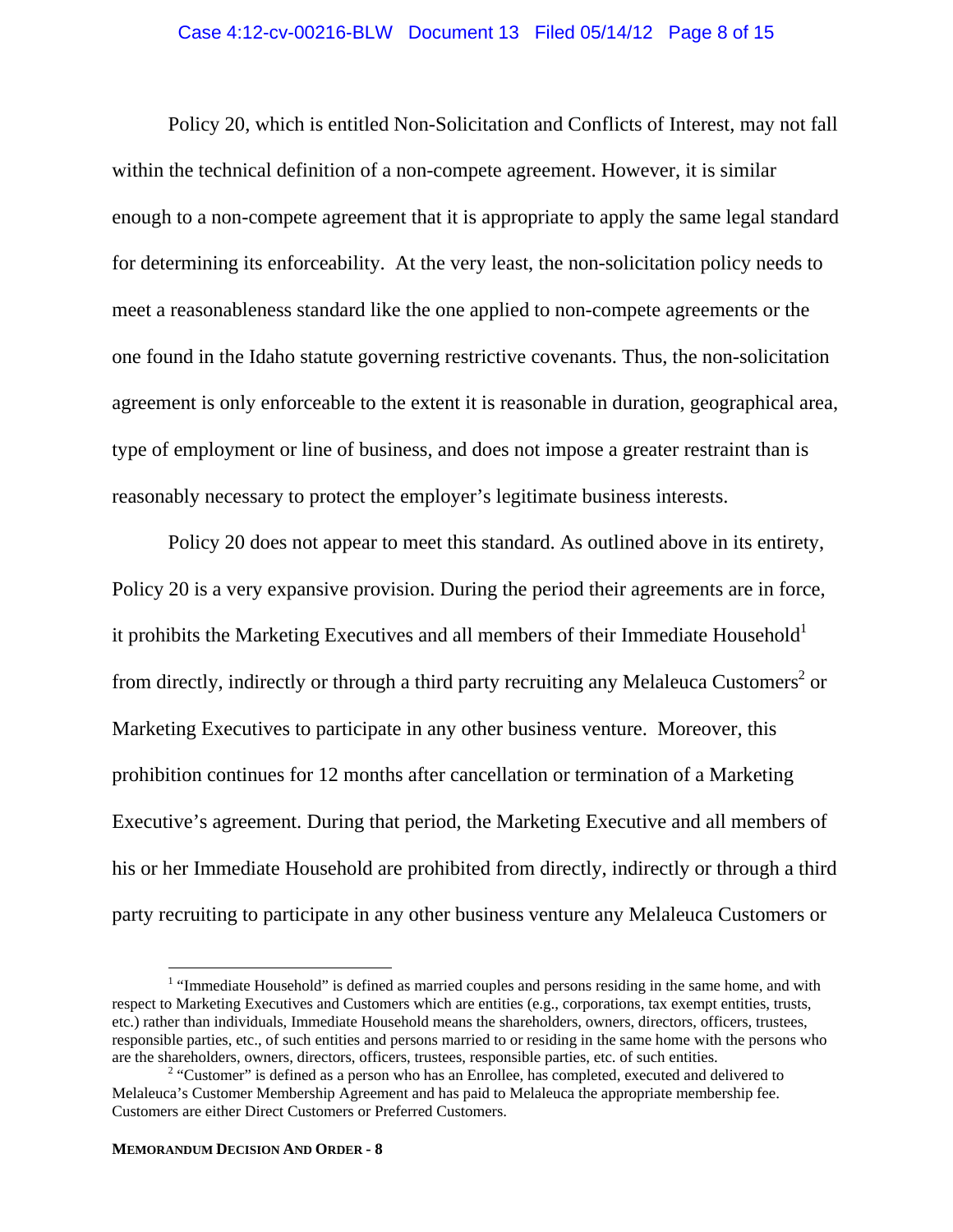#### Case 4:12-cv-00216-BLW Document 13 Filed 05/14/12 Page 9 of 15

Marketing Executives: (1) who were in the Marketing Executive's Marketing Organization or Support Team at any time during the term of his or her association with Melaleuca; (2) with whom the Marketing Executive had contact during the term of his or her association with Melaleuca; (3) whose contact information (name, address, phone number or email address, etc.) the Marketing Executive or members of his or her immediate Household has obtained at any time during the term of his or her association with Melaleuca; or (4) whose contact information (name, address, phone number or email address, etc.) the Marketing Executive or members of his or her immediate Household obtained at any time from another person who obtained the information because of any other person's association with Melaleuca.

These prohibitions are far too expansive to be reasonably necessary to protect Melaleuca's legitimate business interests. By way of example, the Bartholomews would be in violation of Policy 20 if, during the 12 months after they left Melaleuca, *anyone* residing in their home started *any* business and recruited someone to work for him/her who happened to be a Customer or Marketing Executive at Melaleuca and whose email address was obtained because of some association with Melaleuca. Similarly, they would be in violation of Policy 20 if they recruited any Melaleuca Customer or Marketing Executive to participate in any business if they simply had had contact with that person during the term of their association with Melaleuca.

Lesser restrictions in non-solicitation agreements between a distributor and the multi-level marketing company for whom she contracted have been found reasonable. For example, in *YTB Travel Network of Illinois, Inc. v. McLaughlin*, 2009 WL 1609020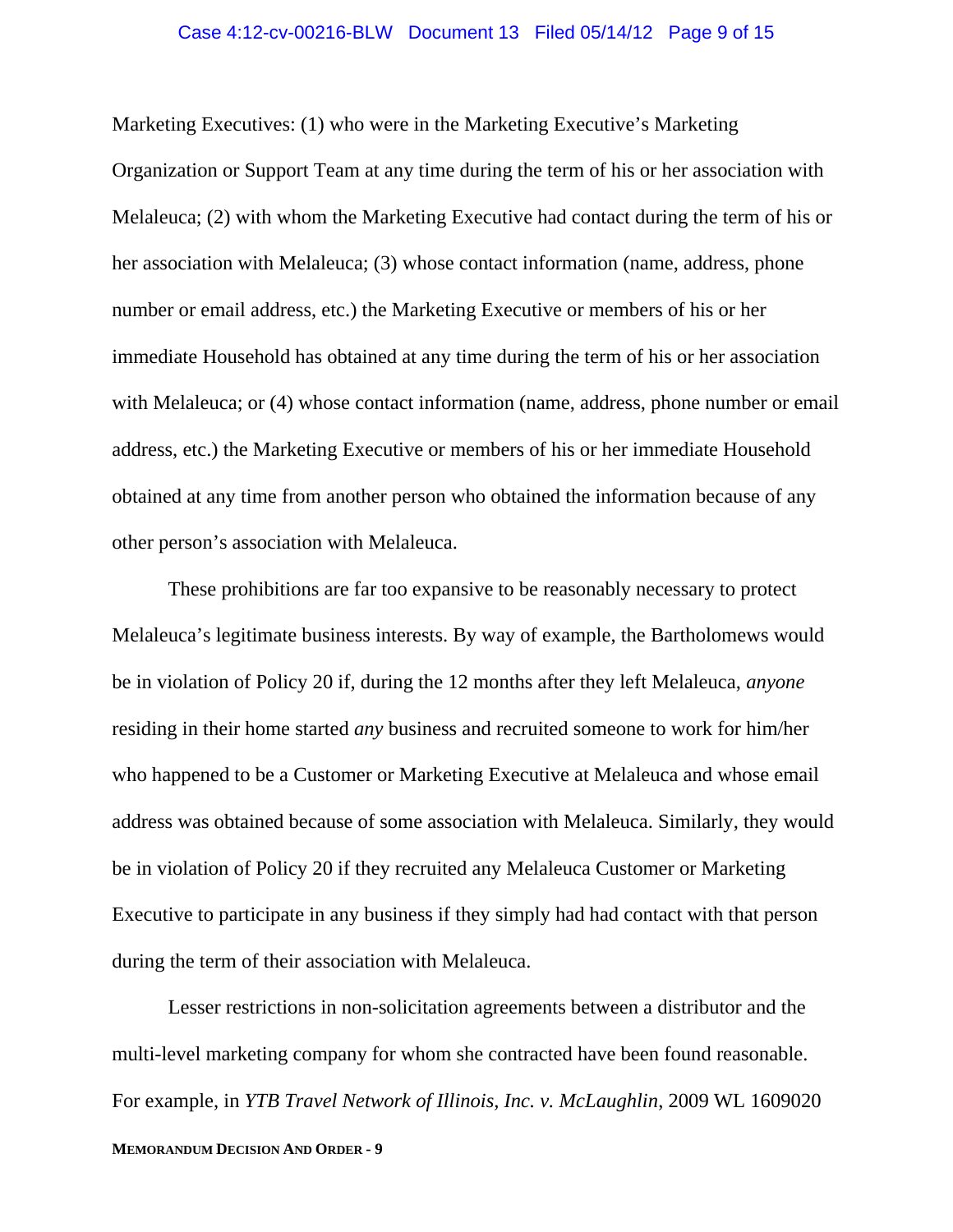#### Case 4:12-cv-00216-BLW Document 13 Filed 05/14/12 Page 10 of 15

(S.D.Ill 2009), the plaintiff was a multi-level marketing company. It requested preliminary relief based on a non-solicitation agreement. The plaintiff asked the court for an order restraining the defendants from recruiting, soliciting or enrolling plaintiffs' distributors or customers for other network marketing companies. Plaintiff's distributors whom defendants personally sponsored at plaintiff's company were excepted from the non-solicitation agreement. In evaluating the reasonable success on the merits, the court found that preliminary relief was appropriate in part because the defendants were not prevented from taking their "downline" of those individuals they personally recruited or members of the defendants' sales team whom they personally sponsored. *YTB Travel Network of Illinois, Inc. v. McLaughlin*, 2009 WL 1609020, \*4 (S.D.Ill 2009).3

Here, Melaleuca asks the Court to prevent the Bartholomews from recruiting almost anyone at Melaleuca remotely associated with them. More troubling, Melaleuca asks the Court to prevent the Bartholomews from recruiting those individuals to *any* business, not just to another multi-level marketing operation. Melaleuca has simply pushed the envelope too far, and its non-solicitation agreement imposes a greater restraint than is reasonably necessary to protect Melaleuca's legitimate business interests.

However, the Idaho Supreme Court, in addressing restrictive covenants in employment contracts, has concluded that a court can modify restrictive covenants ancillary to employment agreements. *Insurance Center, Inc. v. Taylor*, 499 P.2d 1252, 1255-56 (Idaho 1972). In *Taylor*, the Idaho Supreme Court stated that the modification

 $\overline{a}$ 

 $3$  Other Courts have similarly recommended preliminary relief where the non-solicitation agreement was much more narrowly tailored. *See e.g.*, *Talk Fusion, Inc. v. Ulrich*, 2011 WL 2681677 (M.D.Fla 2011) (Based on a Florida statute requiring non-solicitation covenants be reasonable in time, area and line of business, the court recommended preliminary relief of a more restrictive nature and limited it to 6 months).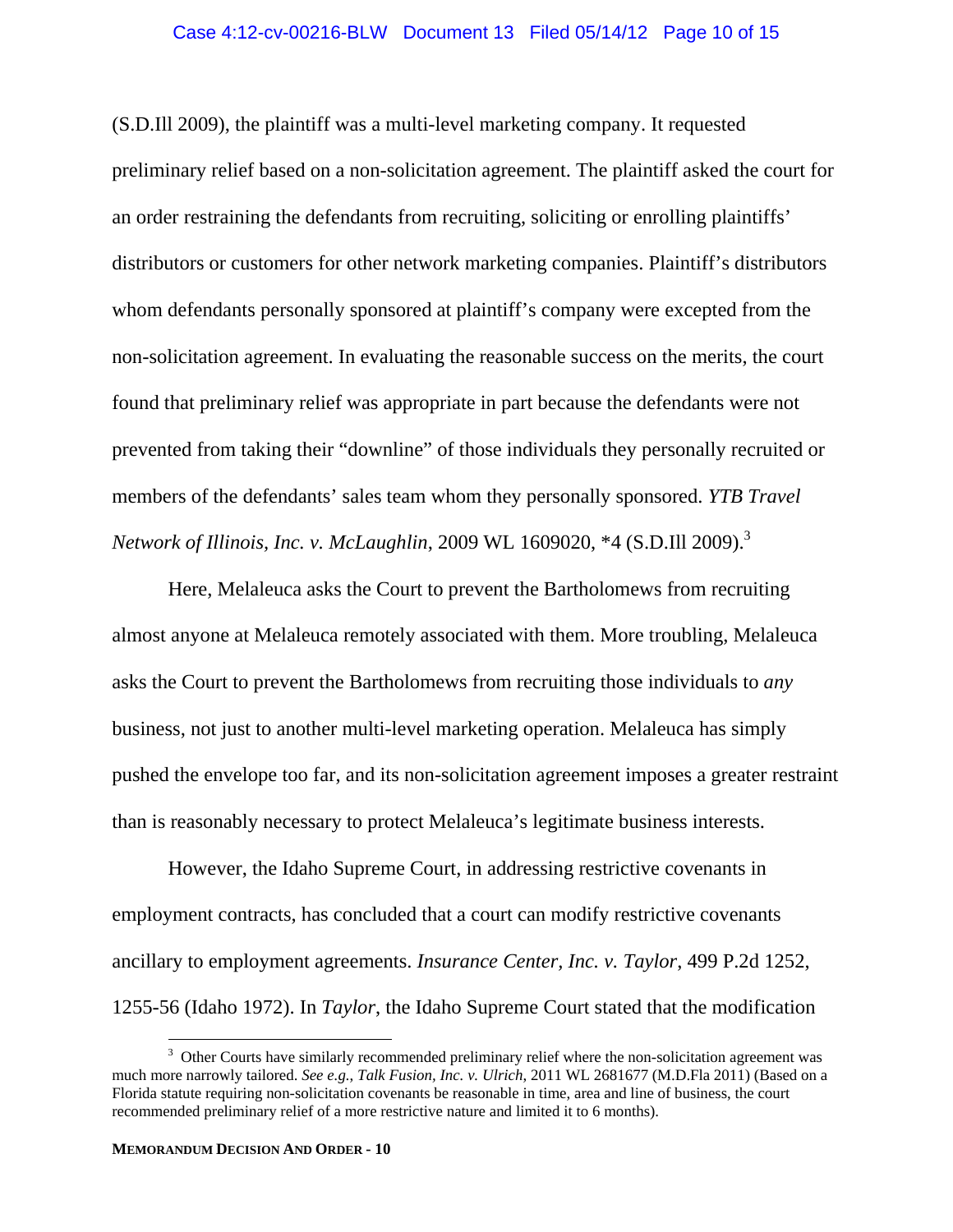#### Case 4:12-cv-00216-BLW Document 13 Filed 05/14/12 Page 11 of 15

principle "allows a court to escape the rule of arbitrary refusal to enforce a covenant which, while unreasonable or indefinite in some of its terms, nevertheless serves to protect a legitimate interest of the parties or the public as the case may be." *Id*. at 1255. The court noted that "[r]ather than choosing between absolute enforcement or unenforcement, there will be a wide range of alternatives available to meet the particular facts of the case being tried." *Id*. at 1256. It seems the same policy should apply to nonsolicitation agreements like the one at issue here.

Under the circumstances of this case, although the Court finds that Melaleuca is unlikely to succeed on the merits of its claim asking the Court to enforce Policy 20 as written, the Court finds that Melaleuca is likely to succeed in enforcing a more reasonable modification of the policy. Moreover, although the Court also has some minor concerns with other elements of the breach of contract claim, such as whether the current Statement of Policies applies to the Bartholomews (particularly Brian Bartholomew), the Court is not overly concerned with those issues. Accordingly, the Court finds that Melaleuca is likely to succeed on the merits – in at least some measure.

## **B. Irreparable Injury**

The Court also finds that Melaleuca will suffer irreparable harm if preliminary relief is not ordered. Multi-level marketing companies such as Melaleuca conduct the lion's share of their business through their marketing executives or other distributor type networks. A multi-level marketing company's relationship with its distributors is crucial to the success of the company's marketing program. In fact, they are probably the most important asset to the company – even more important than the product. If they are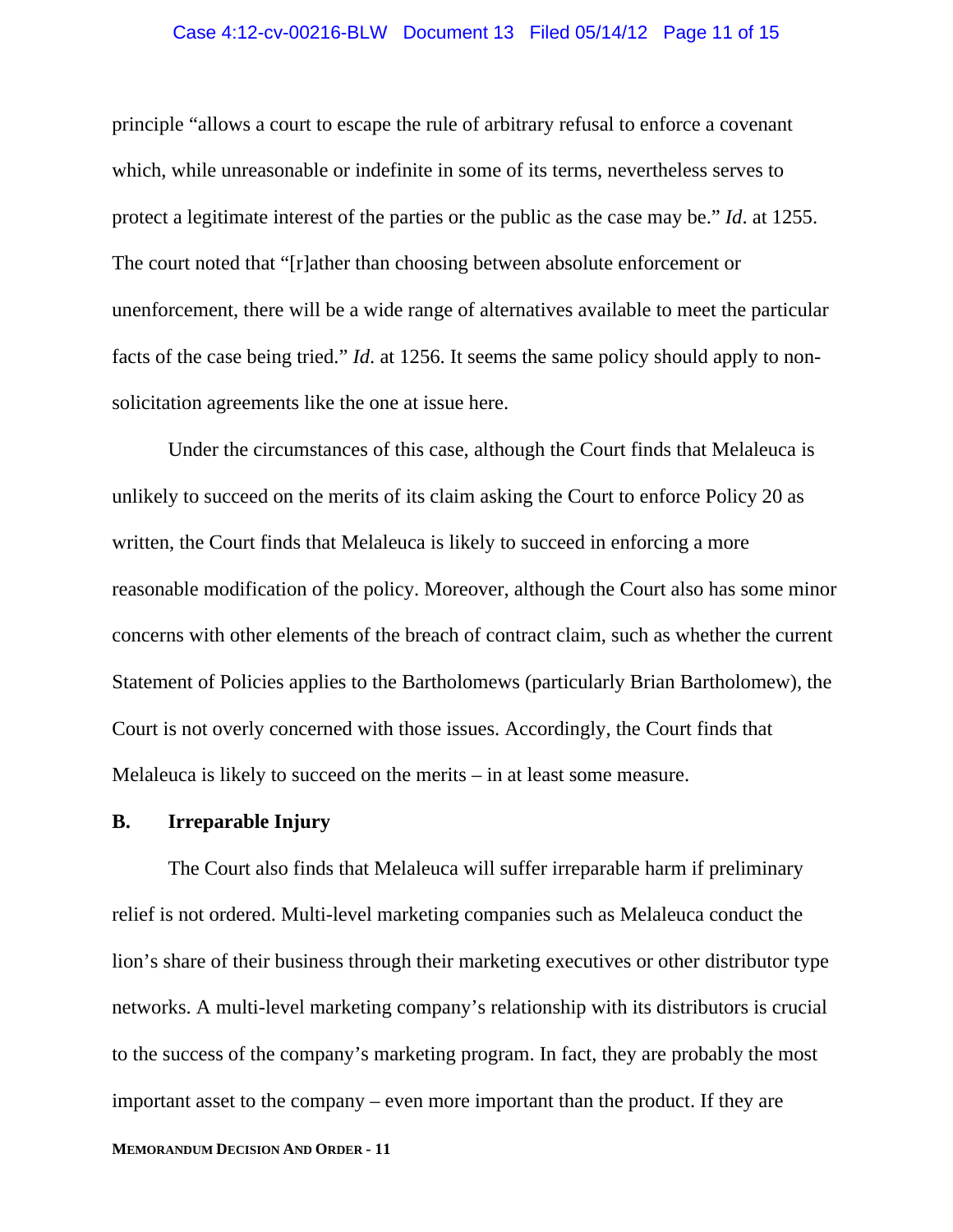#### Case 4:12-cv-00216-BLW Document 13 Filed 05/14/12 Page 12 of 15

recruited away from the company in violation of contractual obligations, the network will suffer. While it is difficult to calculate damages for these losses, there is no doubt it could be significant. The Court is satisfied that without preliminary relief, Melaleuca may lose marketing executives in breach of contract. Thus, Melaleuca will suffer irreparable harm if at least some form of limited preliminary relief is not issued as discussed below.

### **C. Balance of Equities**

The Court also concludes that the harm Melaleuca will suffer outweighs the harm the Bartholomews will suffer, but only if the relief granted is limited in the manner discussed below. Without the issuance of some injunctive relief, Melaleuca will suffer the loss of Marketing Executives, which will undoubtedly hurt its bottom line. Melaleuca may not be able to recover these Marketing Executives or the losses associated with them.

On the other hand, the Bartholomews will suffer little harm based on the limited relief the Court intends to issue. The Court notes that granting the specific relief requested by Melaleuca – complete compliance with Policy 20 – would potentially cause the Bartholomews much more harm because it could virtually prevent them from entering into any business venture. However, as explained below, the relief granted here is limited in both time and scope.

## **D. Public Interest**

The Court recognizes that the public has an interest in a competitive marketplace. It is in the public's interest for the Bartholomews to be productive for themselves, and to create jobs for others they know. However, the relief granted in this case will not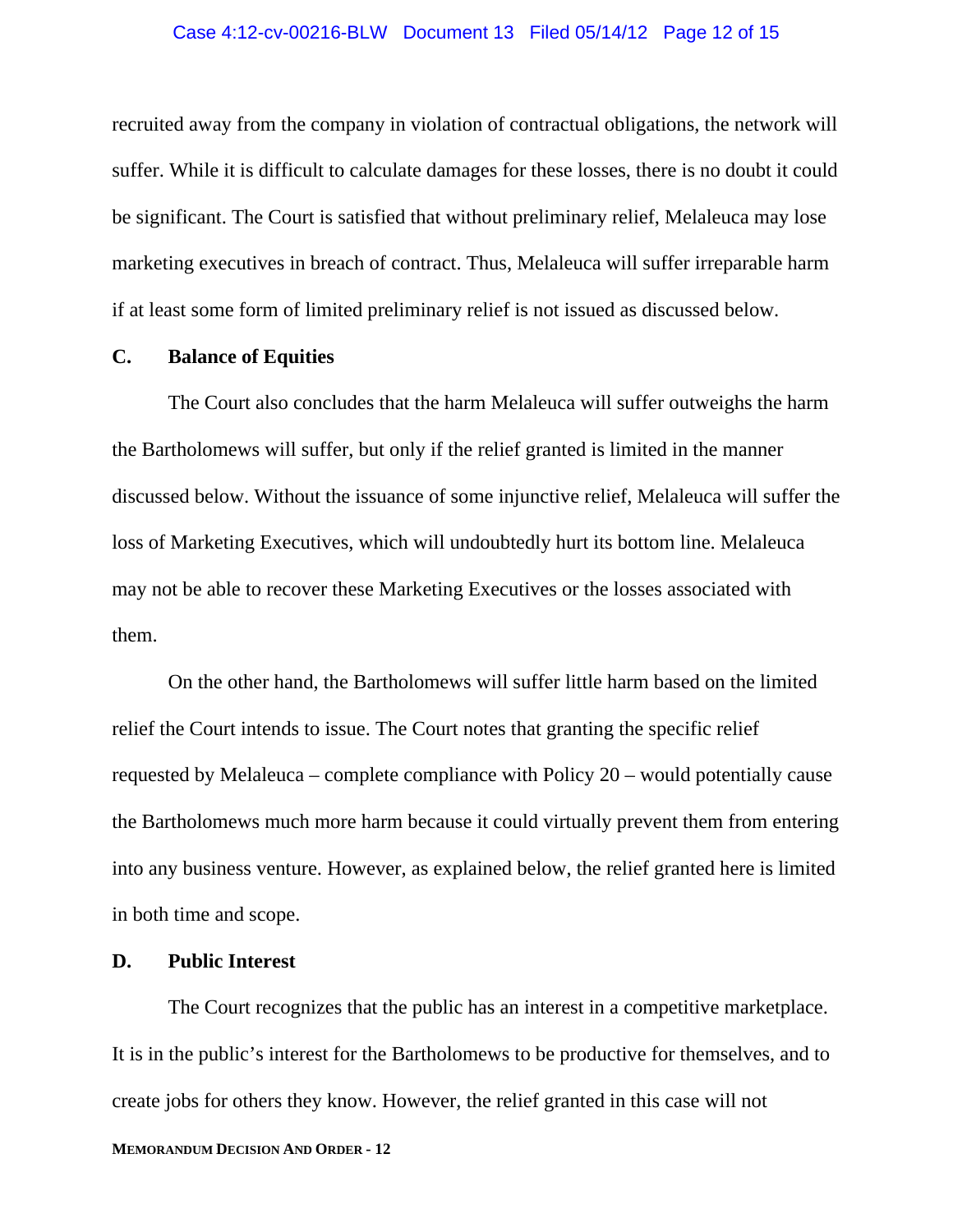unreasonably prevent the Bartholomews from competing in the marketplace. Moreover, it will uphold the law requiring parties to comply with contractual obligations. Accordingly, the Court finds that preliminary relief is in the public's interest.

### **CONCLUSION**

Under these circumstances, the Court will grant Plaintiff's motion, but will not grant the specific relief requested. The Court will limit the relief to what it feels is reasonable based on the limited record before it, and the cursory review of case law the Court has been able to do in the short time the Court has had the pending motion before it.

However, because this case is before the Court on a motion for preliminary injunctive relief, plaintiff's motion was made on a rushed schedule with expedited briefing. The Court is also issuing its decision posthaste. "Hasty decisions are rarely wise decisions, and the law recognizes that fact: Preliminary injunctions are issued on a showing of a 'likelihood' of success; there is no final resolution of any issue." *Watters v. Otter*, 2012 WL 640941, at \*1 (D. Idaho Feb. 26, 2012). Accordingly, as with any ruling on a motion for preliminary relief, the Court's findings are not final. The Court fully expects to be further enlightened by the parties about some of the unique aspects of multi-level marketing companies in general, and Melaleuca specifically. This may affect the decision made here dramatically. For these reasons, the Court will be receptive to a proposal to expedite this case if either party wishes to do so. The Court will also be receptive to a motion to reconsider by either party, with the understanding that the Court will expect more thorough briefs and more time to address the motion. Alternatively, the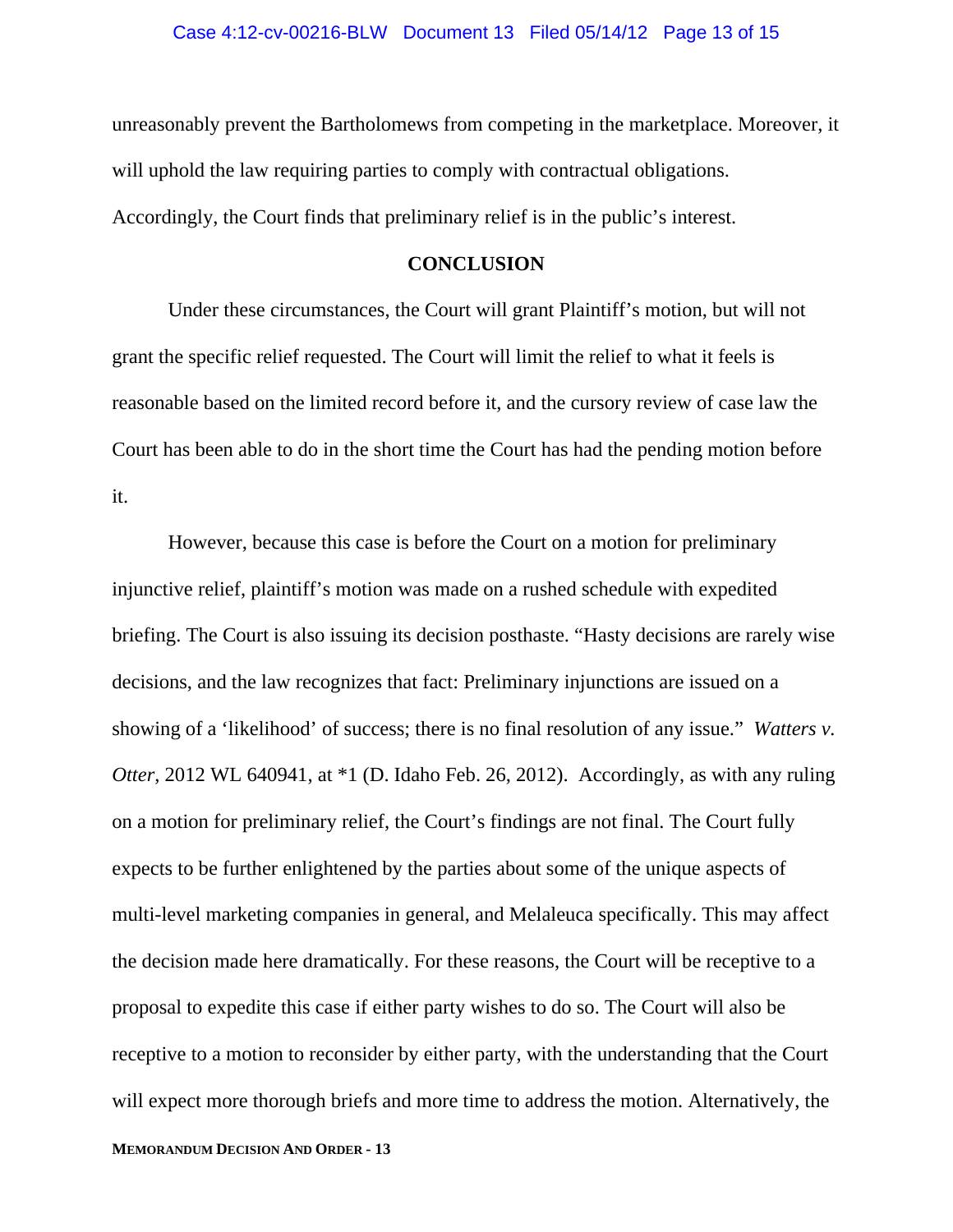parties may wish to meet and confer in an attempt to reach a stipulated injunction that better reflects the facts of this case.

To move this case forward expeditiously, the Court will schedule a telephonic scheduling conference within a matter of days, and the parties should be prepared to discuss these matters and potential short deadlines if requested by either party.

#### **ORDER**

#### **IT IS HEREBY ORDERED:**

1. Plaintiff's Motion for a Temporary Restraining Order and Preliminary Injunction (Dkt. 8) is **GRANTED** as follows – The Bartholomews are enjoined from recruiting Customers and Marketing Executives, as defined in Melaleuca's current definitions, for any other multi-level marketing business, with the exception of any Customer or Marketing Executive personally enrolled downline by the Bartholomews, any person in the Bartholomews Immediate Household as that term is defined in Melaleuca's current definitions, any member of the Bartholomews immediate family (parents, siblings or children), and any Customer or Marketing Executive who has joined Melaleuca since the Bartholomews left Melaleuca. The Court is not altogether familiar with terms associated with multi-level marketing organizations, so to clarify, the Court notes that by "personally enrolled downline" the Court means Customers and Marketing Executives recruited to Melaleuca personally by the Bartholomews. The injunction shall be in place until it is further reviewed by the Court pursuant to motion or until a final